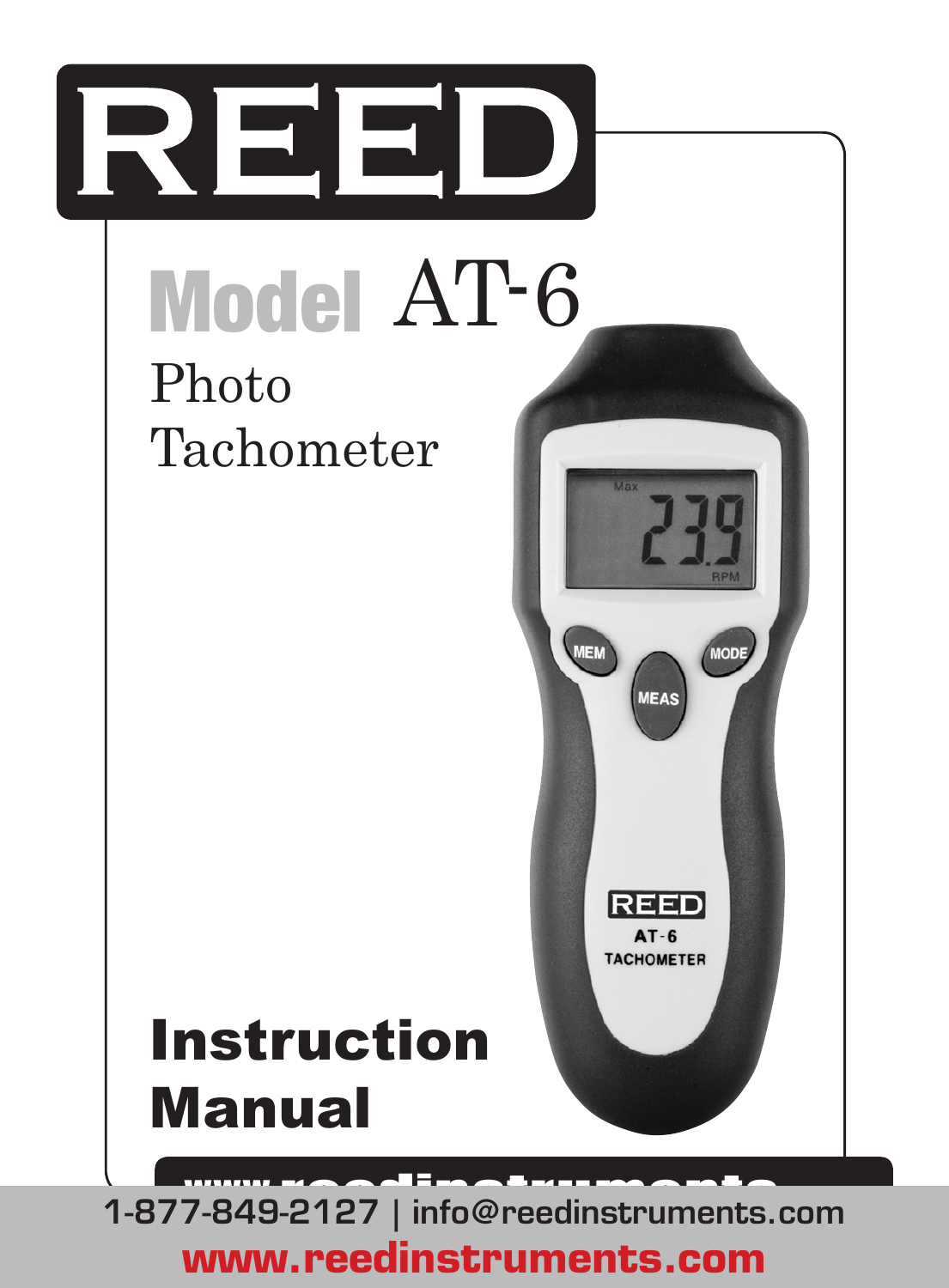# **Table of Contents**

# **Safety**

To avoid eye injuries do not point the laser beam towards eyes or look directly into beam. Remove the battery if the instrument is not being used for an extended period of time.

### **Features**

- • Combines microcomputer (CPU), photoelectrical, and junction laser technologies into one Photo Tachometer (RPM & REV) instrument
- Two test modes: Rotation speed mode (RPM) & Revolution count mode (REV)
- Provides fast and accurate non-contact RPM and surface speed measurements of rotating objects
- Offers a wide measuring range and high resolution
- • Large, easy to read display with backlight
- Built-in memory recalls Maximum, Minimum & Last value stored

For service on this or any other REED product or information on other

REED products, contact REED Instruments at info@reedinstruments.com.

# 1-877-849-2127 | info@reedinstruments.com **www.reedinstruments.com**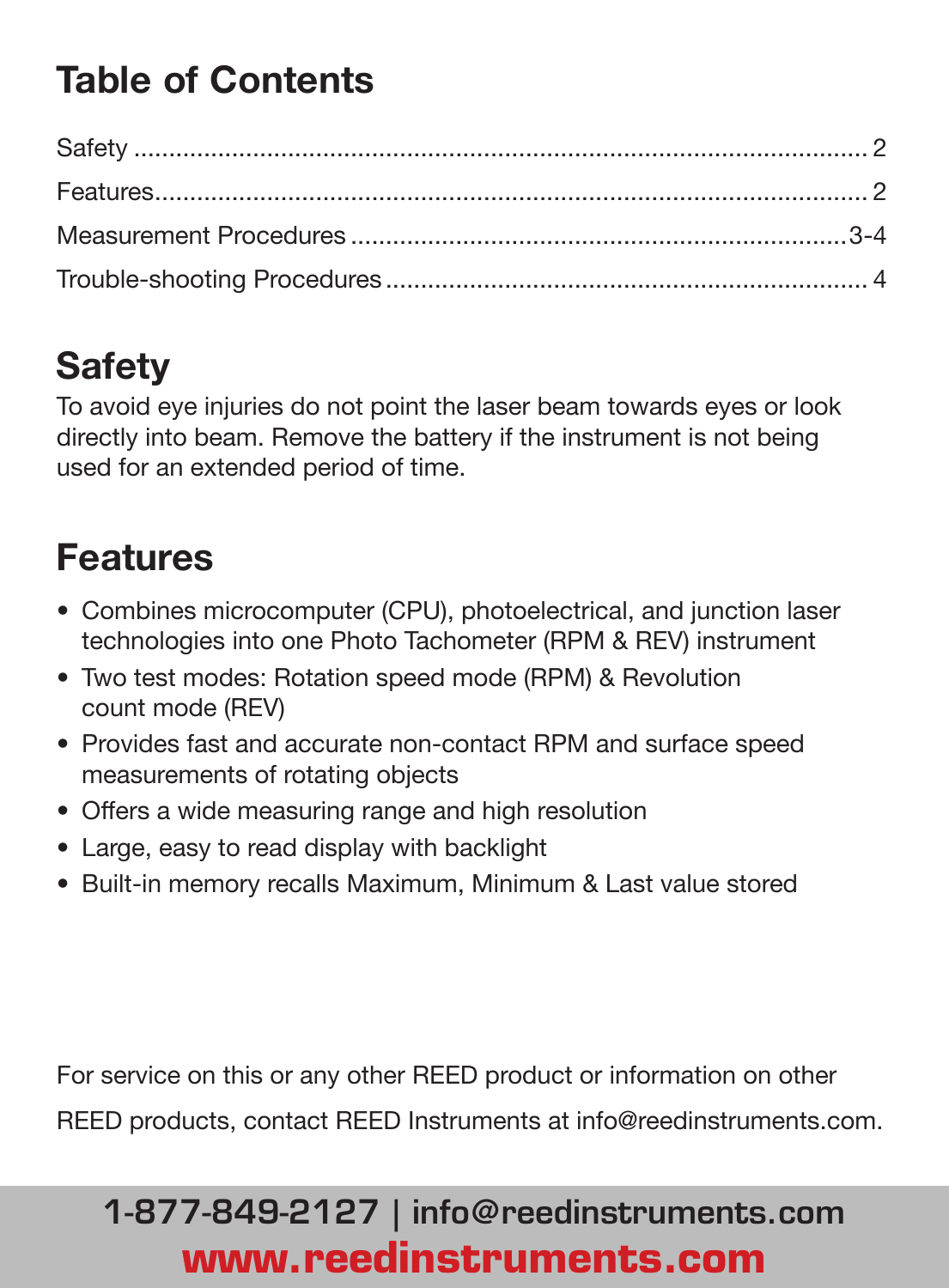# **Specifications**

| RPM Range:                    | 2 to 99,999 RPM                                                                         |
|-------------------------------|-----------------------------------------------------------------------------------------|
| Count Range:                  | 1 to 99,999 REV                                                                         |
| Resolution:                   | 0.1 RPM (2 to 999.9 RPM);<br>1 RPM (over 1000 RPM)                                      |
| Accuracy:                     | $\pm (0.05\% + 1 \text{ digits})$                                                       |
| Display:                      | 5-digit LCD                                                                             |
| Auto Power-off:               | 10 seconds                                                                              |
| Sampling Time:                | 0.5 sec (over 120 RPM)                                                                  |
| Detecting Distance:           | 50 to 500 mm                                                                            |
| Time Base:                    | Quartz crystal                                                                          |
| Power Consumption:            | Approx 45mA                                                                             |
| Power Supply:                 | 9V battery or exterior 6V DC                                                            |
| <b>Operating Temperature:</b> | 0 to $50^{\circ}$ C                                                                     |
| Dimensions:                   | 160 x 58 x 39mm                                                                         |
| Weight:                       | 151g                                                                                    |
| Included Accessories:         | (3) 8" strips of reflective tape, battery,<br>soft carrying case and instruction manual |

### **Measuring Procedures**

- 1. Apply a reflective mark to the object being measured.
- 2. Press the MEAS button and line up the laser beam to the applied target. Verify that the monitor indicator lights when the target aligns with the beam.

#### *Mode*

The instrument will default back to the mode you were last working with. To change the mode, press the MODE button. The instrument will switch between RPM and REV.

# 1-877-849-2127 | info@reedinstruments.com **www.reedinstruments.com**